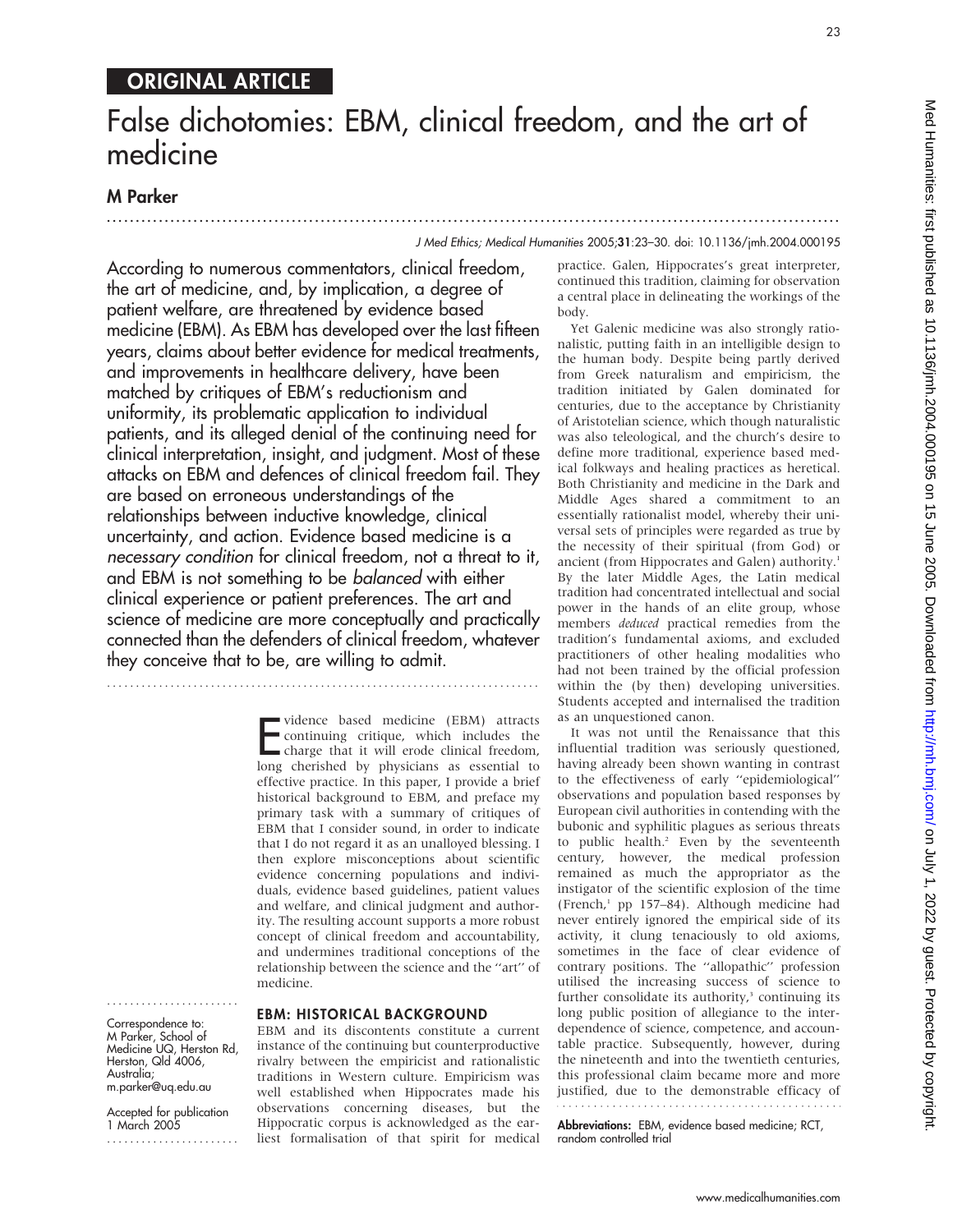fallible science, in contrast to the infallible medical ''science'' of the long Galenic night.

Yet the very notion of scientific progress has often been decried over the past forty years. Science and technology, intellectually rooted in Bacon's concept of science as the engine of human betterment and progress (Porter,<sup>2</sup> p 245)<sup>4</sup> and in Descartes' mechanical and purposeless conception of matter,<sup>5</sup> have increasingly come to be seen, not as neutral servants, but as blind, rogue tyrants. Science is said to have effectively stripped human experience of meaning, purpose, and spirituality.<sup>6</sup> Scientific success is also said to serve the political nurturing of individualism and consumerism, which in turn feed capitalism, globalisation, and related means of exploitation.

Responses to this perceived nexus of science and human exploitation include the consumer movements, attempts to explore and expose the social determinants of health, the increasing popularity of complementary and alternative medicine, and calls for the restructuring of health care. To different extents, these responses have been viewed by allopathic medicine as threats to its authority, and some commentators see allopathic medicine as having resorted to EBM to help reinforce that authority, by regulating the conditions under which doctors speak authoritatively, and to clarify what it is to be a doctor in relation to those who are not (Denny, $3$  pp 253–6).

Although this description is consistent with the way in which organised medicine initially appropriated science and distinguished itself from other practices, it does not accurately depict the relationship between the current profession and EBM, since there is a large difference between the authority conferred by the claims to the truth of a tradition, which are held to be beyond challenge, and that conferred by fallible knowledge. Evidence based medicine has been generated from within the medical profession, in an effort to replace its traditional, historical authority with a better justified basis for scientific and clinical claims. It is the practitioners who resist EBM who represent the rump of medicine's traditional authority, and I will argue that ''submission'' to the rules of EBM is not a cost that individual doctors must pay, but the core of any meaningful clinical freedom. If EBM's relationships with other aspects of medical practice and health care are correctly understood and applied it will serve society well.<sup>7</sup>

#### SPUN GOLD? RANDOM CONTROLLED TRIALS AND THEIR DISCONTENTS

Individual practitioners are encouraged to employ ''bedside'' EBM in order to offer their patients the treatment with the best evidence in the circumstances that they face, whereas ''regulatory'' EBM is employed to rationalise practice at the level of health service delivery and to control expenditure.<sup>8</sup> <sup>9</sup> Critics of EBM will usually have one type or other in mind, but they overlap.

Random controlled trials (RCTs) are accepted as the ''gold standard'' of methods that deliver the evidence to be applied in clinical care and even higher level evidence accrues from meta-analyses of RCTs that qualify for inclusion.<sup>10 11</sup> Although RCTs produce population data, their unit of ultimate interest is often the individual, whose clinical problem EBM endeavours to help solve. RCTs employ sampling, which requires the use of confidence intervals to indicate the level of certainty with which a particular result may be accepted, and they investigate the effect of an intervention under controlled conditions, aiming to eliminate confounding influences and observer bias.

These virtues may, however, be a mixed blessing. Because knowledge from RCTs is produced without the confounding effects of other variables, it never wholly applies to a particular individual or situation (Dickenson et al,<sup>8</sup> p 247). The elimination of confounding factors, including social and political effects, can tend to remove them from focus.<sup>12</sup> Further, the quantification, which is the hallmark of RCTs, does not eliminate all bias, because even quantitative information can be presented differently, and patients' variable expectations can "shape" information differently.<sup>13</sup>

Those areas where obtaining high quality evidence according to the evidentiary hierarchy of EBM is more straightforward and/or cheaper will be favoured by the requirements for such evidence. Thus, RCTs are utilised by drug companies to produce level 1 evidence<sup>10 11</sup> for new drugs, whereas areas in which it is more difficult to use RCTs may suffer.<sup>14</sup> Rather than starting with healthcare priorities and setting the research agenda on that basis, the system tends to be inverted by EBM, with research often being performed as much for commercial as for scientific and health reasons. Although authorities that promulgate the principles and hierarchies of EBM evidence also include factors such as economic considerations (NICE, $11$  ch 8) and stakeholder input (NICE, $<sup>11</sup>$  ch 14), hard numerical evidence is seductive,</sup> particularly to funders of health care. There appears to be little systematic inquiry into what areas are poorly researched, how research priorities are identified, and who runs research (Denny,<sup>3</sup> p 255).

Consequently, so called ''orphan fields'' such as physiotherapy, psychotherapy, psychology, occupational health,<sup>15</sup> palliative care, psychiatry (Dickenson et  $al$ ,<sup>8</sup> pp 252–3), and chronic disease<sup>16</sup> compete for funding from a position of disadvantage. A skew toward therapeutic interventions and away from preventive ones, and to pharmacological ones and away from complex social care, are significantly driven by EBM methodology and the related financial rewards.

Research is increasingly a business, and as governments and research institutions secure more financial support from the private sector research may be expected to be increasingly restricted to biological factors that are readily modified by individual treatments such as drugs, rather than including social and cultural factors in the determination of morbidity and mortality.<sup>12 17</sup> Measured risk factors for disease usually do not include socioeconomic deprivation or ethnicity, so that recommendations for treatment often do not reflect the true state of affairs in different communities. The focus on biological risk factors may also lead to population trends being seen as merely the sum of individual cases. Social factors cannot then be seen as causal factors in disease. When social and cultural ''confounders'' are controlled for, which is the confounder, the social or the biological factor? Trials that focus on the lifestyles of individuals, rather than social and cultural factors, tend to be favoured by modern polities, which are less motivated to redress social inequities and keener to shift responsibility to individuals, who come to be seen to have a number of obligations including self care and self monitoring programmes, and the acceptance of different medical or surgical interventions. The methodologies favoured by EBM tend to categorise patients as individual consumers who need the best evidence to make healthcare decisions, but this avoids the analysis of more politically and socially contingent categories, and EBM is consequently seen to serve the purposes of healthcare markets rather than the health care of people in their particular communities.

Rogers has pointed out that both in formulating research agendas and in the recruitment for and performance of research, gender biases cannot be attributed to EBM as such, since meta-analyses and systematic reviews are still largely appraising the findings of ''pre-EBM'' research. Nevertheless, EBM may well be found wanting for not adhering to its stated aim of identifying gaps in the research base, and by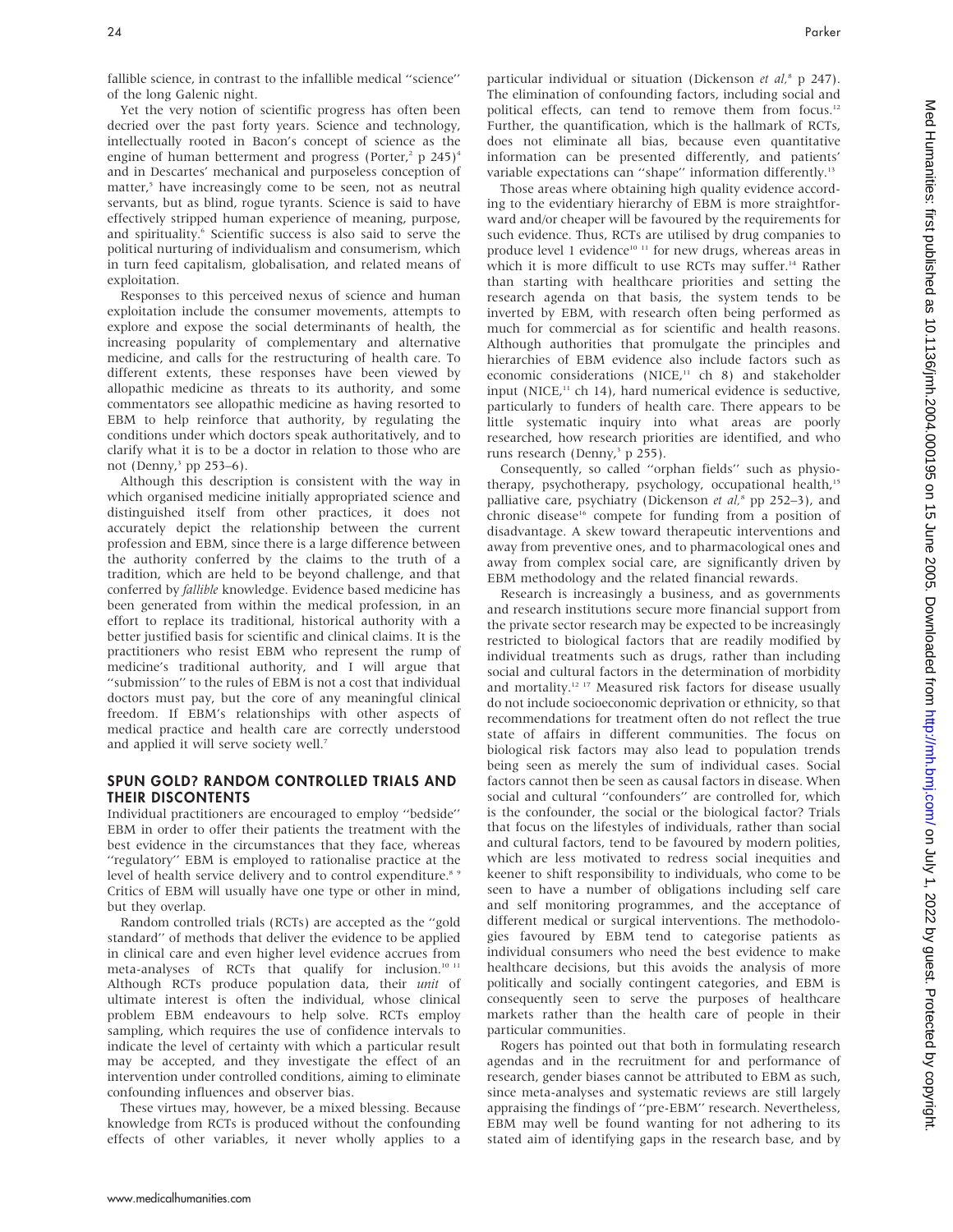failing to point to such biases, and to advocate for their redress (Rogers,<sup>17</sup> p 62).

Another problem is an effect which regulatory EBM may have on bedside practice. In wanting to get the best value for money, health administrations increasingly look for compliance with guidelines and the achievement of targets—for example, for immunisation or Pap smear screening. Linking quality payments to providers with compliance with guidelines and clinical governance agendas is potentially problematic, because if the failure to achieve targets means loss of income for providers, then coercion of patients by providers becomes a real possibility (Slowther et al,<sup>14</sup> p 153).<sup>18</sup>

These observations deserve the critical attention they are now beginning to receive. Presentation bias can occur whether what is presented is evidence based or not, so this is not a strong criticism of EBM itself. There is little doubt, however, that the bald evidentiary hierarchy of EBM favours drug trials over trials of other therapeutic methods. The emphasis on individuals and lack of attention to psychosocial, economic, and cultural factors has the effect of unbalancing the weight of responsibility between individuals and polities. Together, these processes threaten to leave orphaned fields without the strategic benefit of high level evidence.

Advocates of EBM often claim that it is only the ''best available'' evidence that needs to be used in relation to any clinical question, and so the areas that are less effectively researched using RCTs are not disadvantaged, because whatever is the best available evidence can be used. This is somewhat disingenuous. If the best available evidence is of a lower status than what is possible in principle, it will still be regarded as less important and persuasive. What is needed is a revision of the evidentiary hierarchy, which would serve two purposes. Firstly, it should not throw the RCT baby out with the bath water—statistically, RCTs are the best sort of evidence. It is also possible to establish evidence at conventionally high levels, even in some of the orphan areas—for example, evidence based clinical practice guidelines for the psychosocial care of adults with cancer have recently been developed and approved by Australia's National Health and Medical Research Council.<sup>19-21</sup> Secondly, the evidentiary hierarchy should be modified to account for the relative difficulties of obtaining different sorts of evidence in different fields, and for the range of factors beyond the biomedical, which are involved in illness causation and management. No easy task, but EBM should concern itself with developing multiple axes of evidentiary value to account for the differences between fields of medical inquiry.

#### SCIENTIFIC IRRATIONALISM AND THE CRITICISM OF INDUCTION

"We can always be sceptical about inductive evidence"<sup>22</sup> (my emphasis). The negative spirit of this trivially true statement pervades much of the literature that is critical of EBM. A generally sceptical spirit about inductive knowledge is difficult to square with the fact that critics of EBM do not object when trials are ceased on ethical grounds. Like everyone else, they accept that the negative outcomes are truly the result of the trial, despite the fact that the results, like all trial results, are ''only'' inductively true.

The late Australian philosopher David Stove pointed out that whereas many eighteenth and nineteenth century philosophers exaggerated the certainty and extent of scientific knowledge, the ''fall'' of Newtonian physics at the opening of the twentieth century saw philosophers of science adopt a much less optimistic outlook, aiming to avoid the hubris of late modernity.<sup>23</sup> According to Stove, both the logical positivists and the ''scientific irrationalists'' accepted the fallibility of induction and the permanent possibility of the falsity of scientific theories, but the irrationalists transformed Hume's logical scepticism about induction into a generally sceptical attitude toward it. Now, no empiricist believes that scientific conclusions can be deduced from the observations that appear to support them, but recent scepticism about induction is far stronger than that—this takes the position that there is no compelling reason to accept inductive conclusions as objectively true, not that inductive conclusions can be false.

Critics of EBM usually do not take up quite such an explicit antiscience stance. They are usually more concerned with the relationships between epidemiological findings and their significance for individual patients. Just to have these concerns presupposes an acceptance of the epidemiological findings. Nevertheless, there seems to have been an overshoot from the excessive hubris of the eighteenth and nineteenth centuries about the certainty of science, to a generally and unreasonably sceptical mood about the importance, relevance, and status of scientific progress, the accumulation of scientific knowledge, and the possibility of applying this knowledge to individuals.

This leads to mistakes and misunderstandings—for example, some commentators want to distinguish qualitative research from science. Downie and Macnaughton suggest that although we cannot generalise qualitative research by induction, it can be generalised by our identification of the situation with universal features of human emotions.<sup>24</sup> However, the assumption about the universal features of human emotions is a scientific theory itself, inductively generated. Moreover, qualitative research can be made evidence based.<sup>25</sup> That said, it is also true, as we have seen, that the current hierarchy of EBM methods tends to define much qualitative research as of lower evidentiary status, despite its appropriateness to many research questions.

Another criticism of EBM is that inductive judgments are covertly normative: since inductive claims are never certain, they imply judgments about the acceptability of confidence intervals, and if judgments of acceptability are not shared and understood, there can be conflict over the firmness of the medical ''facts'' that are established (Downie and Macnaughton, $24$  p 10). I believe this substantially overstates the potential for conflict, since there is widespread agreement about the significance of different confidence intervals.<sup>26</sup> Although it is true that judgments of acceptability can differ, we have already seen that such judgments do not interfere with decisions to cease clinical trials when the evidence points to serious problems.

Further, according to recent accounts in the philosophy of science, all factual claims are infused by values. In order to avoid misapplying these ''factual'' claims and harming patients who do not agree with the values they covertly import, Robert Veatch has suggested adopting the recommendations of the expert who is closest in value orientation to the patient, $27$  and that, for policy purposes, the average view of the experts should be adopted.<sup>28</sup> This seems to say too little by claiming too much. On this theory, no factual claim will be value neutral, yet we generally manage to get by in life without excessive interference in our fact finding and fact expressing communications from different perspectives and value positions. An expression such as ''high risk'' may be inappropriate for patients who are not particularly risk averse, but risks can be presented in a number of accessible numerical ways, allowing patients to consider the evidence, relatively untainted by someone else's unwitting evaluations (see next section).

Finally, it has been argued that RCTs cannot be the gold standard for EBM, since they explore non-causal hypotheses, and tell us nothing about the mechanisms of disease (Downie and Macnoughton, $24$  pp 7–8, 36). Being a species of statistical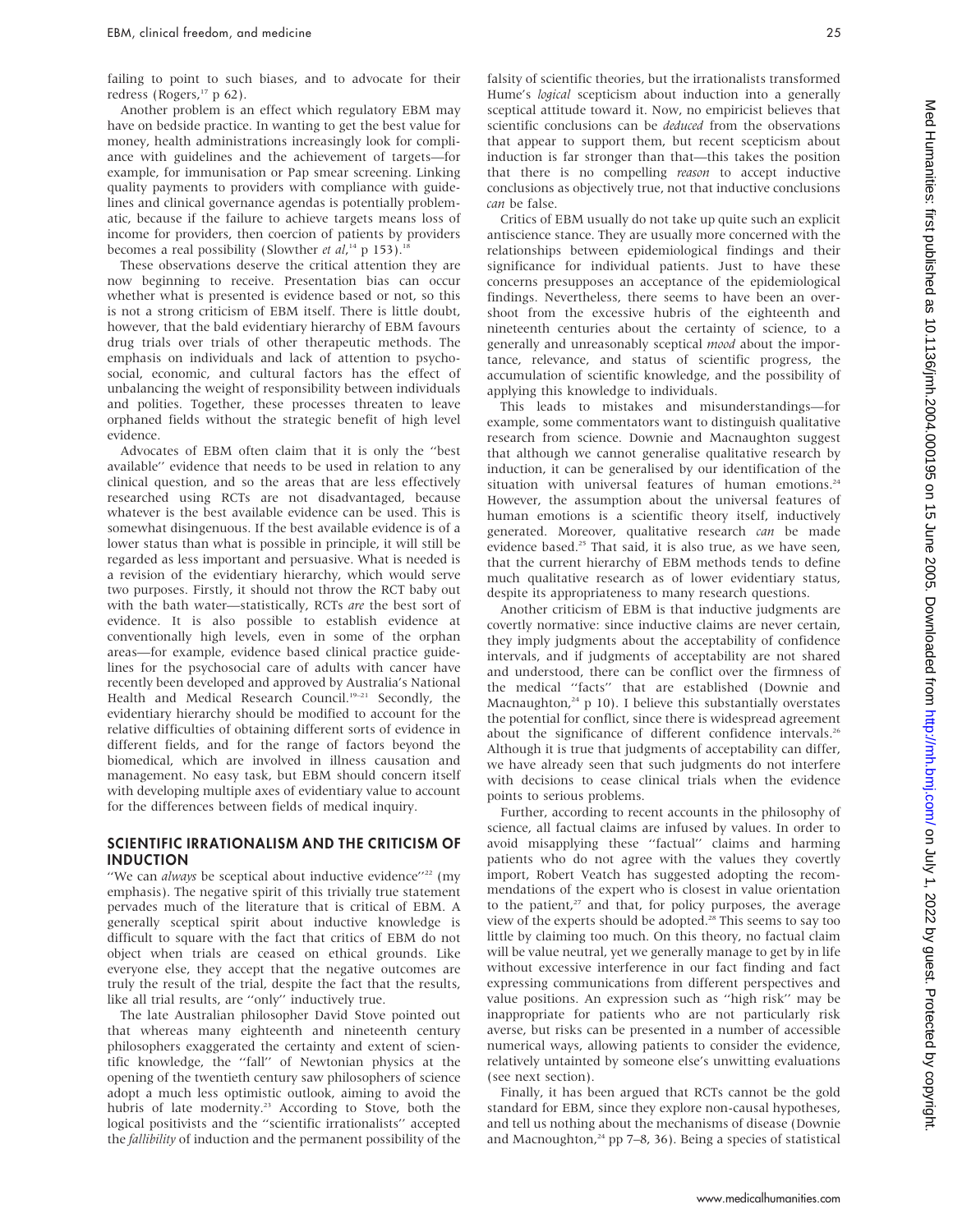assessment of constant conjunctions, they are inductive inferences, not explanatory accounts. This status is assumed by some critics to be inferior to pathophysiological inferences and theories. The function of RCTs is surely, however, to test the efficacy of reasonably plausible hypotheses, and to help develop an increasingly coherent, albeit incomplete, system of general laws, rather than supplying a complete and consistent system of knowledge.<sup>29</sup> Furthermore, medical history is littered with cases where the therapeutic predictions of apparently sound pathophysiological theories have turned out, on empirical testing, to be entirely wrong.<sup>30</sup> Recall the Galenic tradition which privileged axiomatic principles from which medical treatment was deduced, but which was seldom empirically tested. Neither plausible pathophysiology nor empirical testing is alone sufficient for rational medical practice. To think of them as competitors for gold standard status misconceives the complementary roles of causal and inductive reasoning.<sup>31</sup>

# POPULATIONS AND INDIVIDUALS: A FALSE DICHOTOMY?

Not surprisingly, attempts to extrapolate from general evidence to individuals did not suddenly arise with the advent of EBM.<sup>32</sup> Aristotle believed the best treatment for an individual would be given by a physician who was familiar with common facts. $33$  In the latter part of the seventeenth century, the English physician Thomas Sydenham argued that diseases should be categorised by distinguishing their constant and adventitious features. Like EBM advocates today, he was criticised for shifting doctors' attention away from their individual patients, making them less empathic, and discouraging patients' compliance.<sup>34</sup> Nevertheless, although EBM is not the first movement in medicine to be challenged over the application of general findings to individuals, difficulties with the application of general findings have come into sharper focus in response to EBM's refinement of method.

Outcomes assessments are probabilistic; they cannot guarantee efficacy in individual cases. This is the way of inductive knowledge, but a number of commentators make a more radical split between ideal population data and applicability to individuals.<sup>35</sup> The individualistic focus of the clinician and the community orientation of the epidemiologist has, for example, been described as the source of the "incommensurability" between the two disciplines.<sup>36</sup> Tanenbaum has argued that: ''Ironically for the outcomes movement, empiricism is especially susceptible to the influence of a physician's past experience, because probabilistic findings, however rigorous, are only of likely effectiveness over large populations''.37 Others have suggested that ''even bedside EBM is based on an average estimate of effects, derived from population based RCTs whose relevance to the individual patient is not completely (or even loosely) predictable..." (Dickenson et al,<sup>8</sup> p 247). There is more than a whiff of scepticism about induction here. Such radical generalisations challenge the notion that statistical power is just about how well population data applies to individuals, and the probability with which we can make important predictions for patients.

Other observations are simply logically incorrect. Why would one conclude, as one commentator does, from the facts that individual care emphasises autonomy, patient centredness, and serving particular interests, whereas population health concerns aggregated groups of goods and utilitarianism, that there is an implicit conflict between the ethics of individual care and the ethics of population health (Rogers,18 pp 278–81)? Does the knowledge gained through population studies not serve the interests of individual patients? Despite the view that the uncertainty inherent in risks makes their application to individuals problematic, probable risks are properties of individuals. Not to ascribe such properties to individuals, when the evidence is good, runs the risk of underestimating the importance of the risk, fails to respect patient autonomy, and may result in some individuals suffering harm.

Another group of objections to the link between population studies and their application to individuals concerns the contrast between the research environment (particularly when it involves RCTs), which is oversimplified and artificial, and clinical settings, which are complex and uncertain (Downie et  $al^{24}$  p 46). This distinction is used to contrast specialist and general practice settings, and to suggest that the evidence from population studies is less applicable to the generalist setting, because there the patients are more complex, with multiple pathologies and more uncertain diagnoses (Rogers, $18$  p 279) as well as there being more compliance issues and unquantifiable factors (Slowther et al,<sup>14</sup> pp 151–2), compared with those in trials and in specialist settings. Patients who attend specialists are said to have more EBM-amenable clinical problems. Guidelines concerning particular problems are, however, no more or less applicable to complex patients than straightforward ones, just as excluding people with comorbid conditions from trials makes the resulting guidelines no more or less applicable to those people, in terms of the conditions that are the focus of the trial. With the obvious proviso concerning causally interrelated conditions, it does not follow, from the fact that people with comorbid conditions are excluded from RCTs, that EBM guidelines are inapplicable in the care of people with such comorbidities (Rogers,<sup>12</sup> p 142). Complexity makes management more difficult, but does not of itself render trial data irrelevant to different sets of patients.

Far from being irrelevant or marginally relevant to individuals, population data must be effectively presented to them in order for adequately informed decision making to occur. Levels of risk can be presented by way of a range of verbal, pictorial, and graphic illustrations, analogies and metaphors, and statistics. The NNT (number needed to treat) is a straightforward strategy, which most people will understand, and which fulfils the ethical imperative of doctors to accurately convey to patients both the degree of risk and the degree of uncertainty that the trial data provide (Strauss et al,<sup>32</sup> p 848) (Goodman,<sup>25</sup> p 61).

The obligation to link individual patient care with trial data also has a logical grounding. Individual characteristics (apart from patients' preferences), which are not anchored in some more widely occurring pattern, cannot be action guiding because clinical decisions must be made for good reasons, and reasons appeal to other cases. The elimination of confounders and individual differences in trials does not render the trial data irrelevant to individuals; the data is applicable to the extent that an individual shares the trial characteristics under scrutiny.<sup>38</sup>

# THOU SHALT FOLLOW THE GUIDELINES

EBM allegedly constrains and erodes clinical freedom by insisting that better practice will result from following evidence based guidelines. Guidelines are thought to depart from Sackett's suggested integration of the best external evidence with individual clinical expertise and patient preferences<sup>39</sup> because they present didactic instructions, which leave little room for patient choice (Rogers, $18$  pp 283– 4). Following guidelines is said to be time consuming, and to distract doctor and patient from other important aspects of the consultation, such as understanding the meaning of the problem for the patient.<sup>40</sup> Guidelines include value judgments, such as the balance between treatment side effects and survival rates, which are usually implicit, but the values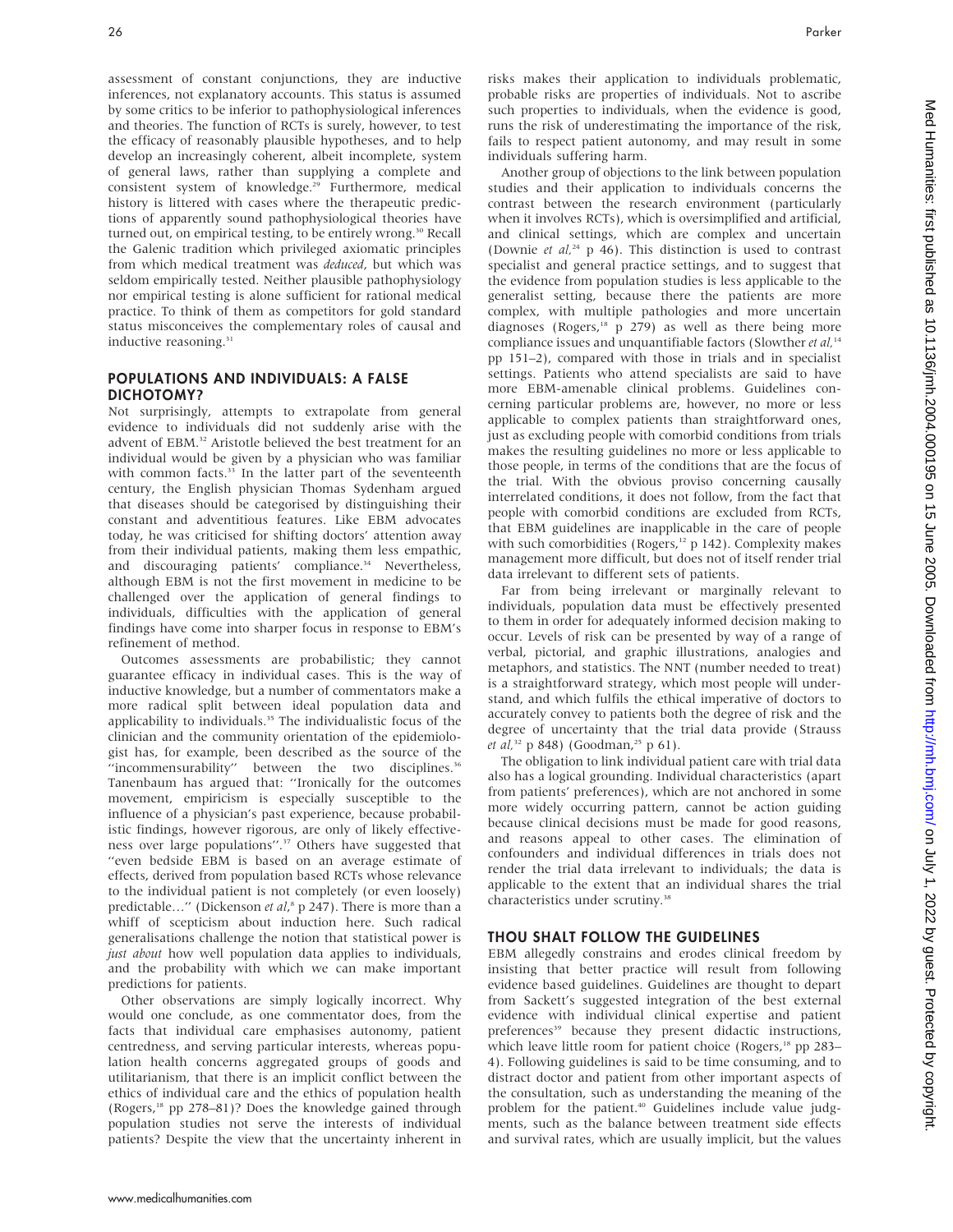of patients are not usually represented in the guidelines (Willems,<sup>40</sup> pp 161–2). Finally, it is considered likely that guidelines will have a problematic role in court, with some commentators predicting an unreasonably high status for them, and decisions to act contrary to, or somewhat differently from, a guideline needing justification and detailed documentation (Little,<sup>22</sup> p 113).

It is not surprising that the prescriptive format and function of guidelines is thought to threaten both clinical freedom and patient values, despite the frequent protests from the EBM camp that guidelines are only guidelines. Even if, as in France, guidelines are prepared by specialists and family physicians working together, or, as in Holland, hospital and general practice versions of the same guideline are developed, dissatisfaction remains (Willems,<sup>40</sup> pp 154–7). Even the fact that a significant portion of medical treatment continues to be of no proven effectiveness does not dispel the perception of unreasonable prescriptivity, exemplified by phrases such as ''changing behaviour'' in the literature addressing barriers to the uptake of guidelines.<sup>41 42</sup>

These objections to the development and implementation of guidelines are generally not well thought through. Clear guidelines will tend to increase, not decrease, the time/ efficiency of consulting. Including active verbs rather than vague recommendations, in order to make guidelines more behaviourally specific may increase some clinicians' perception of prescriptivity, but this depends on the actual wording. Active phrases such as ''Offer cognitive behavioural therapy'' or ''Give information about'' or ''Offer a choice about'' conserve the crucial element of patient choice, and should facilitate improved deliberations about the choices to be made.<sup>42</sup>

Objections concerning the inclusion of value judgments in guidelines are overstated. While a trade off between benefits and risks of treatment is certainly a value judgment, it does not follow that we ought to try to represent patient values in the guidelines themselves. If the implicit value judgment contained in a guideline makes it more than a straightforward factual statement, the inclusion of patient preferences in guidelines themselves (however that is to occur) will have the same effect. Whose preferences should be included? Furthermore, value judgments implicit in guidelines are no different from those implicit in any treatment recommendation. If a doctor advises a patient to take a particular antibiotic for tonsillitis, there is a legal obligation to explain the trade off between probable risks and benefits built into the recommendation, whether the recommendation derives from a guideline or from the doctor's memory.

What of the legal role of guidelines? It is true that nowhere have guidelines replaced expert testimony in the courts.<sup>43</sup> They will, however, undoubtedly play an increasingly important role in providing courts with the information they need to make decisions concerning the standard of care, with the caveat that, like experts, guidelines vary in their evidentiary reliability. It is important to distinguish between good and bad reasons for acting outside an accepted guideline. At one extreme, a patient's preference for no treatment will clearly make a guideline irrelevant, and treatment would constitute an assault rather than negligence! At the other, however, when the goal of treatment is not in dispute, departure from a clinically relevant guideline calls for justification.

It could be thought that the legal status of guidelines will significantly depend on whether a jurisdiction has retained or rejected a Bolam-like principle, whereby negligence may be defended by appeal to what a respected body of practitioners would have done in the circumstances.<sup>44</sup> The distinction is being increasingly diluted by the evolution of EBM itself, however, as traditional medical authority is challenged by the requirement for reliable evidence. The courts will continue, as

always, to rely on expert testimony, but since the change is internally driven, the nature of expert testimony itself will change.

# PATIENT VALUES AND PREFERENCES

EBM is said to limit the role played by patients' values and preferences and it is consequently criticised for reimporting a generalised paternalism into the patient/doctor relationship. Rather than reducing paternalism by limiting the capacity of authoritarian doctors to do what they like, under the influence of EBM, expertise and power remain in the hands of the doctors, who interpret the raw data in order to act. In their enthusiasm for EBM, physicians may replace the paternalistic mantra of ''doctor knows best'' with the mantra of "the evidence knows best" (Slowther et  $al^{14}$ , p 152). Dickenson and Vineis suggest that paternalistic doctors may be tempted to push patients toward the treatment they regard as proven by EBM, and that even for doctors who are determined not to be paternalistic, EBM may reduce patient choice through its logical structure, since the patient may not even learn of ''wrong choices'' if guidelines have already eliminated them from the consultation (Dickenson et  $al<sub>i</sub>$ <sup>8</sup> p 249). Although the specific target of these criticisms is EBM's constraints on patients' preferences, clinical freedom is also affected, since anything which limits the negotiation between doctor and patient arguably reduces the role and responsibility of the doctor.

One of the suggestions to rectify the problem of marginalising patient preferences is to include them in the preparation of guidelines, and/or to build the interests of all stakeholders into epidemiological studies. Little sees this as helping to reflect both reductionist and narrative accounts of truth, and helping to include those values that ground the health endeavour (Little,<sup>36</sup> pp 1142–4). The Netherlands has developed these models to the greatest extent, with patient organisations encouraged and funded to contribute to the development of guidelines,<sup>45</sup> setting priorities for research, and incorporating ''non-clinical'' values in the conclusions drawn from meta-analyses (Dickenson et al,<sup>8</sup> p 250). Another suggestion is that patient preferences will vary in their importance according to the degree of ''doubt about the best course of action''.46 47 Even some EBM stalwarts, in attempting to justify their position, have stated that in different situations, different things, including patient preferences, will assume greater or lesser importance.<sup>48</sup>

What can be made of these claims? Inherently paternalistic doctors will paternalise their patients, whether they utilise EBM or not, but the stronger claim is that EBM's logical structure and authoritativeness encourage paternalism. I have argued above that although the facts of EBM may be, to a variable extent, infused by values, risks can be presented in a number of accessible numerical and metaphorical ways and that the logical structure of guidelines and attention to their wording can conserve or even augment patient choice. There are also legal obligations to fully inform patients of their options: but should values be deliberately worked into the development of guidelines? This may well be an ill conceived aim.

First, what evidence and reasons do we have for supposing that EBM is better at preventing ''wrong choices'' emerging than a medical culture that allows for greater clinical freedom? There has always been a ''best treatment''. Second, the fact that guidelines smuggle in normative judgments, because efficacy is premised on the basis of a particular outcome or goal, is of limited significance. There is broad general understanding and agreement on the appropriateness of the routine goals of medical care. Treatment advice and guidelines all have the logical structure of hypothetical imperatives, such that—for example, ''If you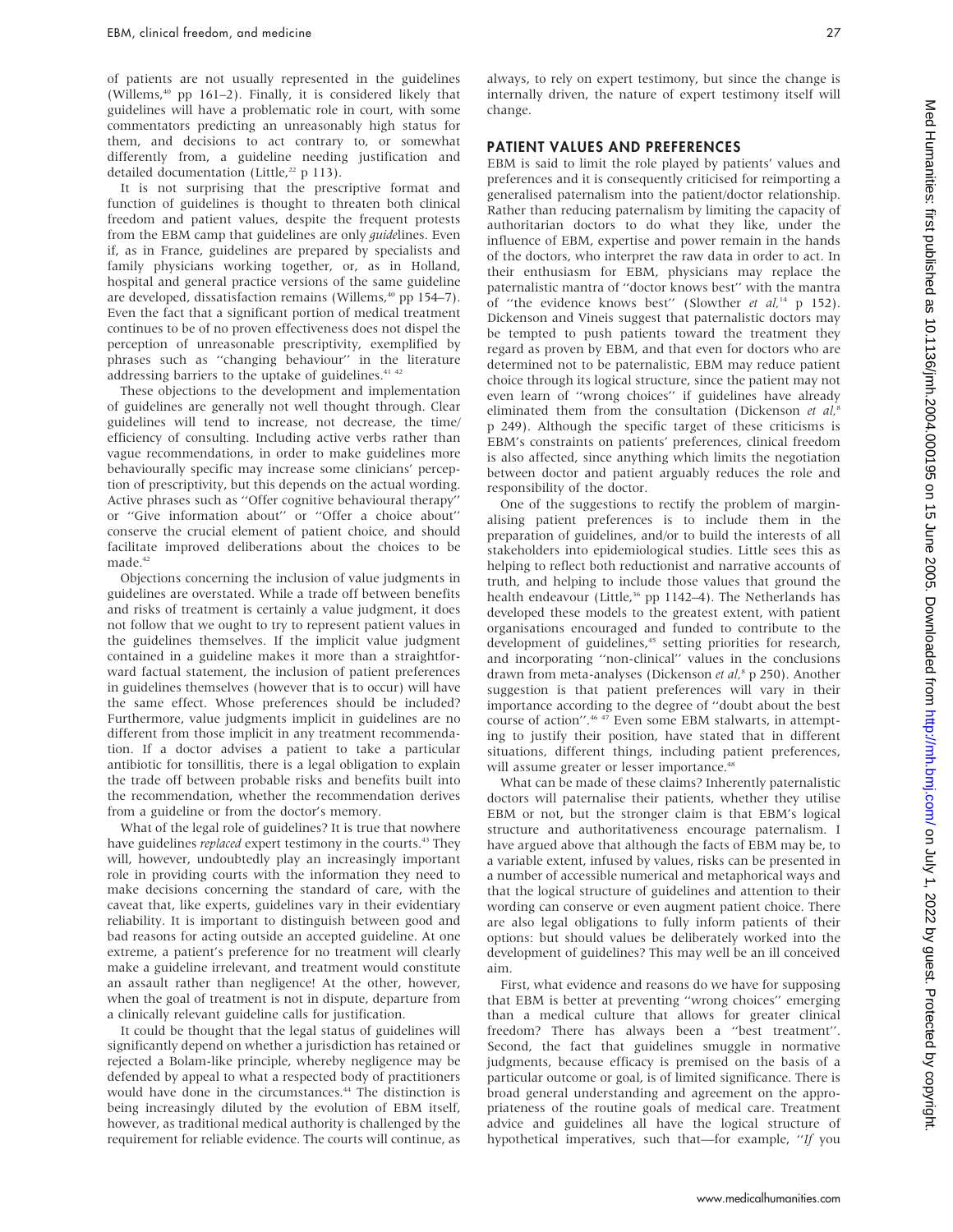want to reduce your risk of stroke by 30%, then take one of this group of drugs''. Critics of EBM do not explain how guidelines are any more didactic or prescriptive than other forms of treatment advice, particularly now that doctors are no longer invested with the degree of social authority they once had. On the contrary, by setting medical advice apart from the doctor herself, in guideline format, it might reasonably be said that EBM better allows for the expression and discussion of patient preferences by doctor and patient, as co-interpreters and co-contextualisers of the data provided.

Third, although including the concerns of the community in determining which research questions ought to be pursued, and encouraging the participation of patient organisations in developing guidelines, are both highly commendable initiatives, these are different from building patient preferences into the guidelines themselves. If patient preferences are understood as the self determined wishes of individual patients in respect to treatment options, this proposal is perplexing. By definition, such preferences can only be put into practice within the doctor/patient relationship, in response to information presented. Those who suggest that guidelines extinguish or threaten patient preferences offer no helpful guidance as to how the preferences are to be incorporated into guidelines, which are then submitted to doctors for use within the one to one relationship.

Finally, the idea that patient preferences will vary in their importance according to the degree of doubt/certainty about the best course of action misunderstands completely the status of patient preferences and their proper relation to treatment advice. The idea of a single best course of action is just what critics of EBM are keen to deconstruct, and it is in these cases that they should be more vigilant about the threat to patient preferences. In cases where patients refuse treatment, their preferences will certainly be more apparent than when they agree to follow medical advice. However, consenting to recommended treatment just as clearly puts into practice a preference as refusing it, because consenting to treatment is to authorise it. To suggest that the importance of patient preferences varies according to the situation is a significantly greater threat to patients' interests than the risk of patients' preferences being excluded by evidence based guidelines.

EBM is thus falsely accused of constraining patients' and doctors' freedom by limiting the role played by patients' values and preferences, and for reimporting paternalism into the doctor/patient relationship. We have no reason to accept that the failure to incorporate patient values into clinical decisions is a failure of EBM (Goodman, $25$  pp 17–18).

# CLINICAL FREEDOM, CLINICAL JUDGMENT, AND ACCOUNTABILITY

It is difficult to obtain a definition of clinical freedom, even from those who defend it, although the following conceptual relationships are often supported. Clinical freedom is frequently said to depend on clinical judgment and experience. These, in turn, involve a degree of intuitive knowledge, analogical reasoning, and causal and temporal reasoning about disease processes, all of which employ less quantitative information than is the currency of EBM (Gifford,<sup>26</sup> p 170). Clinical judgment is sometimes discussed in terms of irreducible particulars or intuitions, which are not captured by rules, but by pattern recognition and the perceptual holism achievable by those with sufficient experience.<sup>49</sup>

According to a strong theme in writings on clinical judgment, it is a species of ''practical wisdom'', which is considered to be both objective and derived from hard won experience. Here is a typical summary:

''Good doctors use their personal judgment to affirm what they believe to be true in a particular situation. Their knowledge is not purely subjective, for they cannot believe just anything; and their judgment is made responsibly and with universal intent, ie they take it that anyone in the same position should concur. It is practical wisdom…. Here medical practice as art and science converge'' (Saunders,46 p 70).

This is a traditional picture, with the practically wise doctor dispensing advice and treatment in particular situations, on the basis of intuition, experience, and attention to particulars. Mysteriously, it concedes that doctors in the same situations should reach the same clinical conclusions, albeit on the basis of knowledge, which, although not purely subjective, must be at least somewhat so. If doctors are to arrive at the same conclusions, just what is supposed to be happening when the art and science of medicine converge, and what does this say about clinical freedom?

Clinicians resent EBM's intrusion because they consider that it reduces their clinical discretion, but the better view is that they should use EBM to review and revise their clinical beliefs, since EBM is not remote from the clinicians' world but essential to it. Clinical judgment should be viewed as the critical faculty, employed in the face of uncertainty, used to reduce conceptual biases, to disclose uncertainty to patients, and to encourage the physician's own learning (Goodman,<sup>25</sup>) pp 131–2). Continuing uncertainty demands, not an appeal to clinical experience, but an insistence on more and better evidence. By contrast, because patients so often get better or worse on their own, in spite of much that we do, traditional clinical experience is a poor judge of what works and what does not.<sup>30</sup>

Not altogether surprisingly perhaps, EBM advocates themselves sometimes get things the wrong way round by overcompensating for the backlash against EBM—for example, they often confer a high status on clinical expertise. The crucial point is that clinical expertise is not epistemically prior to evidence based knowledge, but is informed by it.

Clinical expertise and judgment inhabit a black box. If clinicians make judgments in a way that cannot be specified in terms of rules, statistical data, and probabilities, but by looking carefully at the details of the individual case, comparing it with similar, familiar cases, and using intuition built up from years of clinical experience, what is actually happening? Are they relying on sound reasons about a particular patient, or on arbitrary factors such as procedures learned as students but experienced subjectively as clinical judgment? (Gifford,<sup>26</sup> pp 169-70). The extent to which clinical judgment is ''what clinicians say they are doing when they aren't able to do much more than guess'' (Gifford,26 p 168) remains unclear. Most clinicians, of course, will strongly reject the idea that they ever guess things, but because there is good evidence of wide variations in clinicians' estimates of pretest probabilities of disease based on presenting clinical scenarios—for example,<sup>50</sup> there is a strong argument for improving clinical decision making through validated decision rules and other means.<sup>51</sup>

EBM advocates and critics will agree that the telos of clinical freedom, however it is defined, is the good of patients, but the recalcitrant allegiance to the traditional and opaque idea of clinical freedom works against this moral imperative. Traditional clinical freedom and discretion depend on the persistence of erroneous beliefs about the connections between inductive knowledge, evidentiary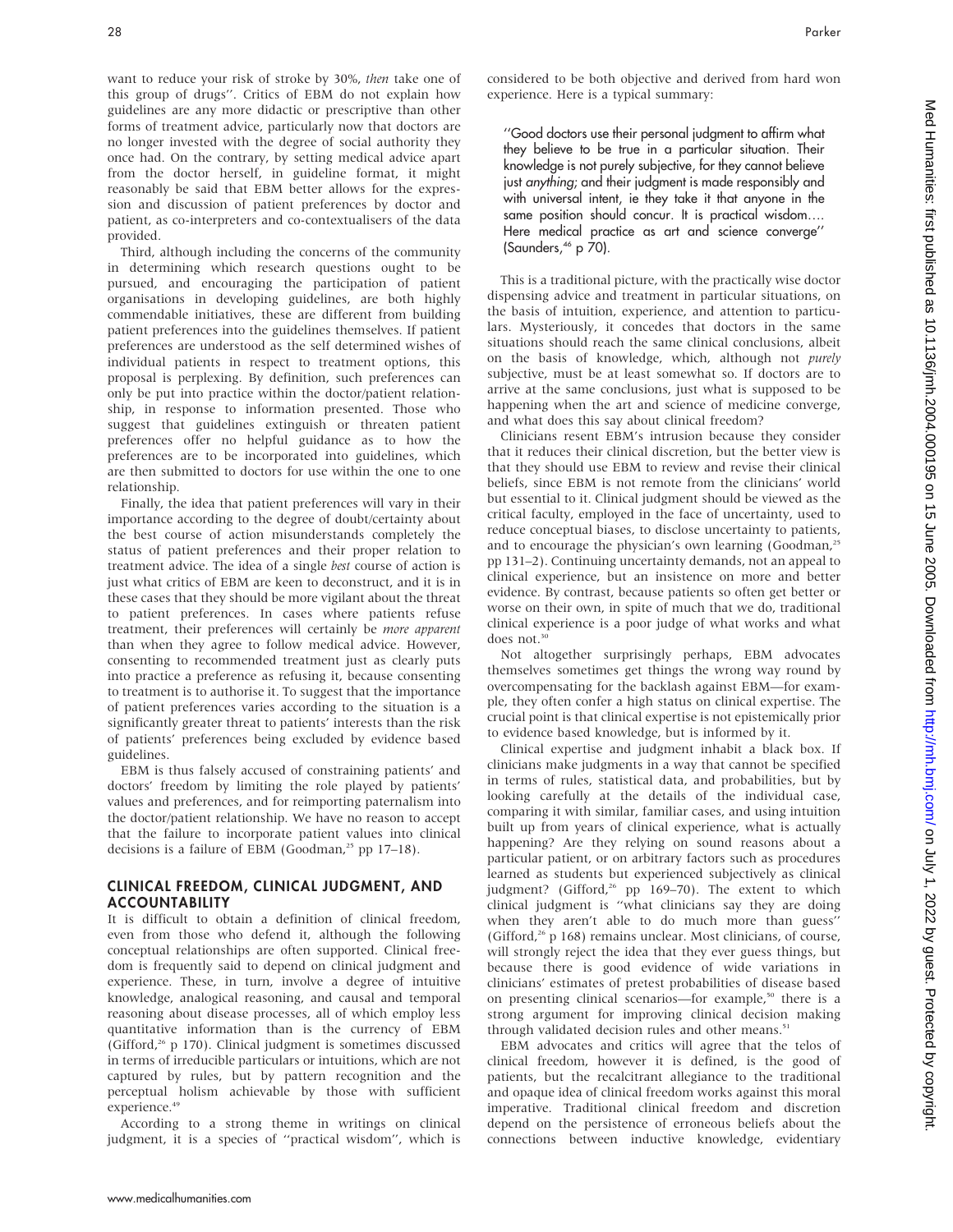uncertainty, clinical experience, and patient preferences. If clinical freedom is directed toward the good of patients, who must trust doctors to exercise it in their interests, then it deserves a much more rigorous analysis than doctors and organised medicine have so far been prepared to give it. Just as trust is a necessary component of the doctor/patient relationship, clinicians must trust the epidemiologists and the meta-analysts, since clinicians have no hope of being independent self informers on pain of the hubris of claims to infallibility (Goodman, $^{25}$  pp 35–6).

According to Philip Pettit, the concept of freedom requires that three things must hold:

The first is that the agent can be rightly held responsible for what he or she did; if the action was free then there can be nothing against thinking that the agent should have to answer for it. The second is that the action freely chosen is one that the agent can own, thinking: this bears my signature; this is me. And the third is that the agent's choice was not fully determined by at least certain sorts of antecedents; it was not fully determined—for example, by a hypnotic suggestion or an unconscious complex or childhood conditioning.<sup>52</sup>

Pettit considers this ''responsibility connotation'' as the most satisfying account of freedom, all things considered. The idea certainly seems appropriate in the case of clinical freedom. If we agree that clinical freedom is centrally concerned with the good of patients, and that any authority worth respecting should be epistemically justified in terms other than its own status, then the responsibility that goes with clinical freedom must involve adherence to the principles of EBM. To ''submit'' to the guidance of EBM is to take responsibility for one's beliefs about patient welfare. Patient welfare depends, in the end, on patient preferences, which are ethically prior to any scientific truths that apply to the patient. That said, the notion of a preference includes what the preference is *about*, and patients must grapple with what can be meaningfully said about them from the scientific point of view before they can express any meaningful preference.

# ART AND/OR SCIENCE?

In advancing their causes, EBM advocates and critics often agree that the art and the science of medicine need to be balanced, though for different reasons. Advocates do not wish to be perceived as hardnosed number crunchers who make no room for clinicians' experiences and patient preferences, so they allow for some version of clinical wisdom, or at least for a greater role for context and preferences.<sup>7</sup> Most critics are willing to consider statistical evidence, albeit in some of the questionable ways discussed here, which partly serve the purpose of defending tradition and clinical autonomy. Consider Boyle and Callahan's explanation of physicians' objections to the dominance of EBM, and their conceptualisation of the relationship between the science and art of medicine:

''Is medicine science or art? The obvious answer is that it is both—as it has always been—and that the real question is how to find the right balance between them…The moral objections some physicians voice suggest, upon further analysis, that the present science of medicine needs to be augmented with other kinds of considerations, that, for example, information that a skilled physician can observe in a moment of clinical judgment needs to be added to the scientific data".<sup>53</sup>

''At some point, however, if the findings of the outcomes data are strong and compelling, there may be no reasonable course other than to restrict choice and override the claims of experience or patient uniqueness. At some point, science will have to push aside art, however unpleasant this might be" (Boyle and Callahan,<sup>53</sup> pp 11–13).

This conception of balance, and the residual disagreements about the extent to that medicine is art or science, rely on the kinds of distinctions that have been shown above to be highly dubious, and the logical end point of such a conception appears to be a worrying return to the paternalism that champions of clinical freedom claim to avoid. Science and art do not cleave along the plane that separates quantitative and qualitative considerations, and clinical experience ought not to be viewed as distinct from, and therefore as capable of balancing, scientific evidence. It is therefore counterproductive to invoke the ''art of medicine'' to resist the idea that the science is all there is (Goodman,<sup>25</sup> pp 95-7), because this will militate against the importance of continuing to reduce uncertainty. Individual characteristics, procedures for interpreting meaning, and ''clinical expertise'' should not balance science, because they do not vary in importance according to how dependable the science is. Similarly, it is misleading to suggest that patients cannot attend to scientific evidence because it is based on a different set of values from theirs, or that evidence and personal testimony of illness are alternatives, between which patients can choose in their deliberations and decision making.<sup>21</sup>

Clinicians resist the reduction of medical practice by those who want to ''analyse everything'' and who undervalue "tacit" clinical knowledge.<sup>54</sup> This may be motivated by some deep sense of the loss of meaning and purpose in life at the hands of science, but it may equally be because the exercise of sophisticated judgment confers authority, commands respect, and provides satisfaction (Nelson,<sup>49</sup> p 197), and also because of the unwillingness to relinquish the persona, the power, and the mystique of traditional professionalism (Parker,<sup>38</sup> p 279). If, however, the foundation of clinical freedom is the good of patients, then the art of medicine is better interpreted as the various skills brought to bear on making clinical decisions, and these are much closer to the skills required to employ good evidence than to the mysterious ones of an arcane tradition. We are right to reject clinical expertise and the art of medicine as species of intuition, as ineffable entities beyond rational analysis, because no link can be made between intuition and accountability. If this is right, the tension between art and science, and the need to balance them, collapses. We do well to remember that the Greek term ''art'' referred to anything that could be taught and learned, and that, according to Plato, Art proceeds by rational principles and rules.<sup>55</sup>

#### CONCLUSION: EBM, CLINICAL FREEDOM, AND RESPONSIBILITY

EBM is a necessary condition for clinical freedom, not a threat to it, as long as clinical freedom is correctly conceived in its connection with accountability. As I have argued elsewhere, clinical freedom consists in faithfully presenting what is imposed by the reason of science, engaging the patient in assigning his or her meaning to what is offered, and negotiating management choices in the context of the patient's values and preferences.<sup>38</sup> The currency of medical practice is inductive knowledge, and such knowledge is subject to different degrees of uncertainty. If there is such a thing as the art of medicine, it concerns what we do, in collaboration with our patients, with uncertain knowledge, not what is done in spite of it.